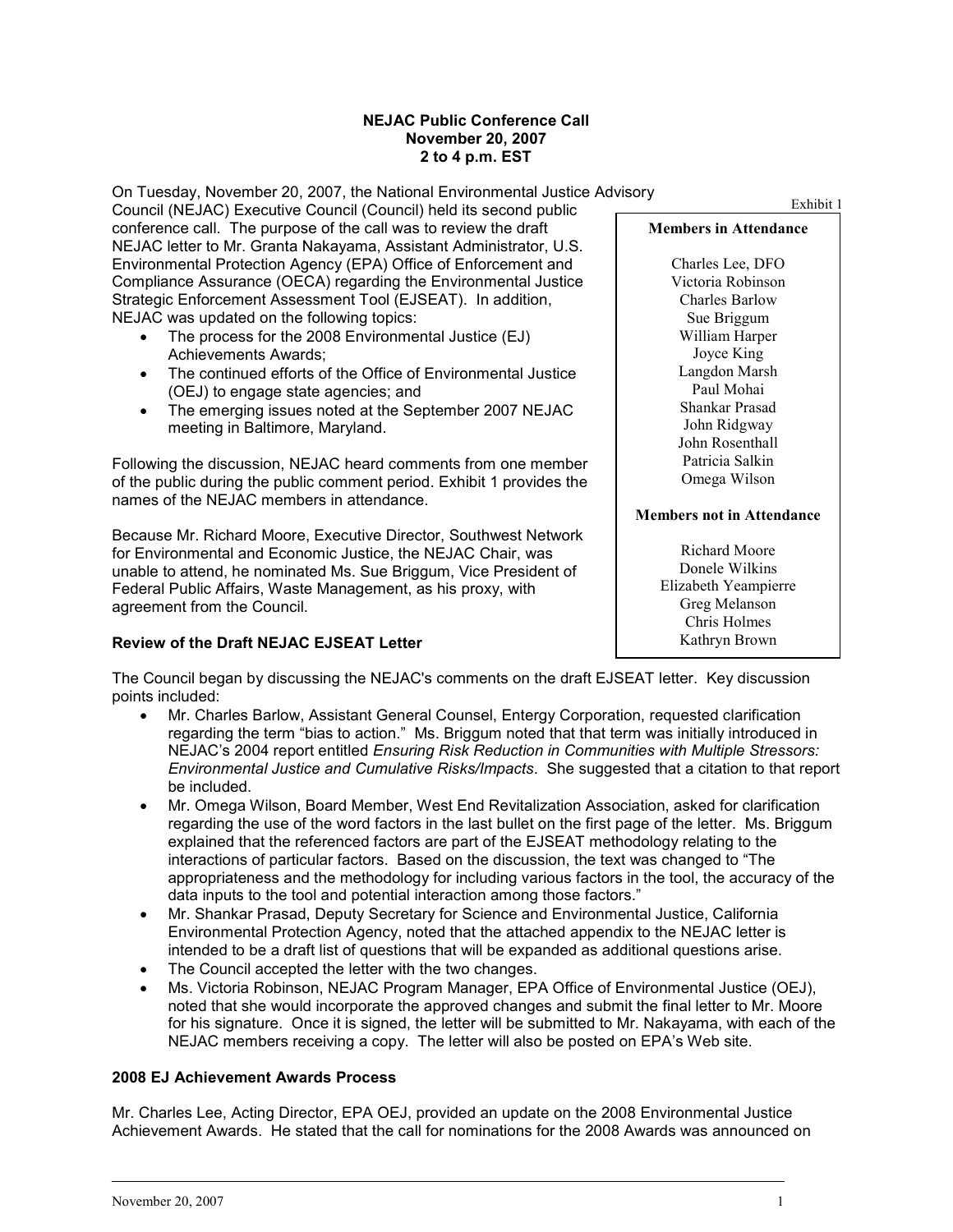November 1, 2007. Eligible organizations include business and industry, community organizations, state and local governments, indigenous groups, academia, and non-governmental and environmental organizations. He noted that the applicant pool was expanded from last year's pool of business and industry. Mr. Lee encouraged the NEJAC Executive Council members to spread the word to partner organizations. He noted that applications are due on January 11, 2008 and the Awards would be announced in June 2008. Additionally, winners will be posted on OEJ Web site and featured in OEJ newsletter. In future year, OEJ would like to announce the awards at the annual State of EJ in America Conference.

The NEJAC Executive Council provided comments after Mr. Lee's presentation, including:

- Ms. Patricia Salkin, Associate Dean, Albany University Law School, suggested circulating the call for nominations to the list of attendees from the March 2007 State of EJ in America Conference. Mr. John Rosenthall, President, National Small Town Alliance, agreed to forward the call for nominations to that list of attendees.
- Mr. John Ridgway, Information Management and Communications Section Manager, Washington State Department of Ecology, inquired about funding assistance that accompanied the awards. Mr. Lee noted that there was no monetary assistance associated with this award. Recipients of the award will be provided with travel for an awards ceremony, and will receive a plaque.
- Mr. Ridgway requested advice on what type of nominations to solicit. Mr. Lee commented that this was a new award. He highlighted that the applicant organizations must demonstrate measurable results within last five years. Ms. Briggum added that members of the Council should mentor interested organizations by assisting with the application process.
- Mr. Rosenthall asked who will serve on the selection committee. Mr. Lee responded that the panelists have not been selected; however, they will represent all stakeholder groups. Members of the public will serve on the panel.
- Mr. Ridgway inquired about methods to coordinate with the states and tribal governments on EJSEAT. Mr. Lee noted that this issue will be discussed at the June 2008 NEJAC meeting.

## **State Engagement**

Mr. Lee provided an overview of OEJ's efforts to engage NEJAC in a more meaningfully way, including expanding the role of NEJAC. In the past, NEJAC's involvement has been focused on the development of recommendations and reports. OEJ would like to expand NEJAC's role to include quick turn-around tasks. One example of this type of task is OEJ would like the Council to investigate how EPA can better engage the state agencies.

The following highlights the discussion among the Council members:

- Several members of the Council supported the suggestion.
- Mr. Wilson commented on if environmental justice activities at the state level were being measured or tracked. Additionally, he inquired who within the state agencies OEJ would engage. Mr. Lee responded that the recent 50 state survey conducted by the American Bar Association and Hastings Law School identified state-level activities relating to environmental justice. He added that Regions 1, 2, 3, 4 have started to engage states in a discussion on environmental justice. Mr. Lee added that engagement needs to occur at various levels. He noted that OEJ is also looking to engage staff from state housing and transportation agencies. In addition, he commented that OEJ should track interagency activities occurring at the state level.
- Mr. William Harper, Vice President of Strategic Sourcing and Operations Support, Pacific Gas and Electric (PG&E), asked if a model existed that the NEJAC can utilize to engage the states.
- Mr. Ridgway clarified NEJAC's role in this quick-turnaround task. He noted that NEJAC would be advising EPA on how to engage states more effectively.
- Ms. Joyce King, Director, Haudensaunee Environmental Task Force, asked how to ensure that the states are communicating with the appropriate stakeholders, including tribal entities. Mr. Prasad added that states may be held accountable through evaluations based on EJSEAT.